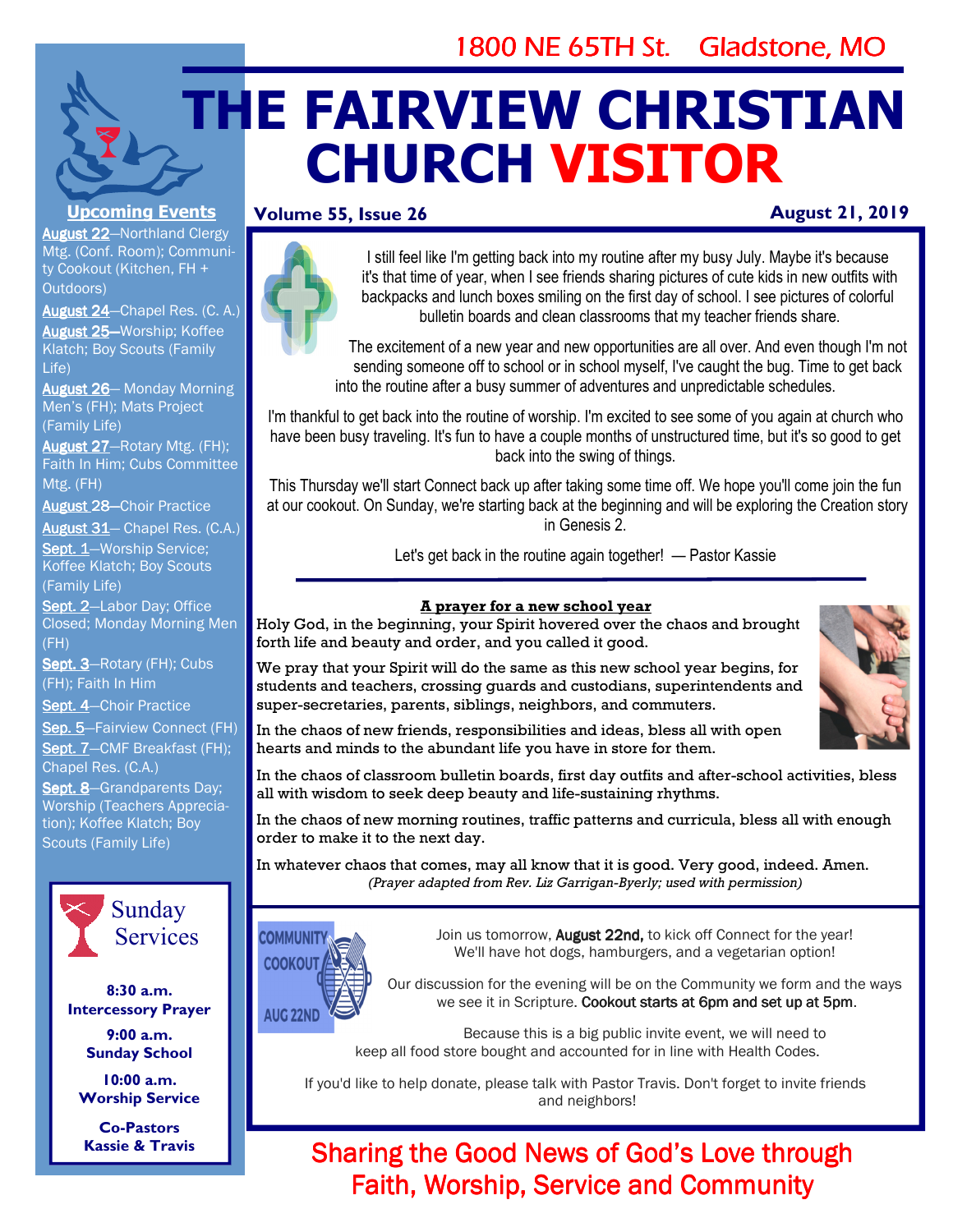# **Page 2** WWW. **Page 2** WWW. **Page 2** WWW. **Page 2** WWW. **Page 2** WWW. **Page 2**



It is with sincere sympathy that we announce the passing of Rick D., brother of Joyce T., on Tuesday, August 13th.

A Celebration of Life Service for Rick will be held this Friday, August 23rd at 6:30 p.m. at the Claycomo Community Center.

Please keep Rick's family in your prayers.



#### HELPING HANDS NEEDED !

The Monday morning Mats group could use some more helping hands!!

All skill levels welcome.

Help with any of the following steps:

- Flatten/fold bags, or
- Cut bags into strips, or
- Roll strips into balls of plarn, or
- Crotchet plarn into mats

The group DOES NOT NEED any plastic bags right now – but do need more hands.

So if you are available on Monday mornings starting at 9:30 a.m., please join us in the Family Life Room *(room by the Fellowship Hall, across from the Ladies restroom).* 

## PICTURES ANYONE?

Have you taken any pictures at any of the Fairview events/ activities this year?

If you have, and would you be willing to share them, we'd like to post them to Fairview's website.

Please feel free to send your pictures either to Chris H. or to Kathy S. in the office.

We want to keep our website as current as possible & let people know about all of the good things going on here at Fairview.

Thanks.



#### SEPTEMBER ELDERS MEETING CANCELLED.

Next meeting will be October 7th.

#### **Classic Crowd—September 12th Starting at 11:30 a.m. Fellowship Hall**

Our meal will be lasagna plus your

Classic

 potluck dishes. Our entertainment will be

 a presentation by Tammy B. of "At the Healing Place".

Tammy will come & teach about hand reflexology as a massage therapy method involving applying pressure to various points around your hand to relieve physical or emotional symptoms related to stress, digestion, pain or other conditions.



Are you a singer? Or a ringer?



Starting Wed., Aug. 28<sup>th</sup> - 7:15 pm., Choir Practice Begins

Starting Wed., Sept. 11th — 6:00 p.m., Bell Practice Begins

 We do a variety of music and have a great time together. What we need is *you!*  Contact Bob D. if you have any questions.



Micah Ministries will be closed on Labor Day (Sept. 2nd); but there are 5 Mondays in September, so Fairview will be going to Micah Ministries on Monday, Sept. 30th.

If you wanted to volunteer to go to Micah Ministry but have not been able

to go on the first Monday of the month, here is your chance.

On Sept. 30th, we will meet up at Fairview at about 4:15 p.m. & then leave around 4:30 to get there.

Ed, Lynn & Chris C. have a new home address. Their other information remains the same.

If you would like to have their new home address, please contact Kathy S. in the office.